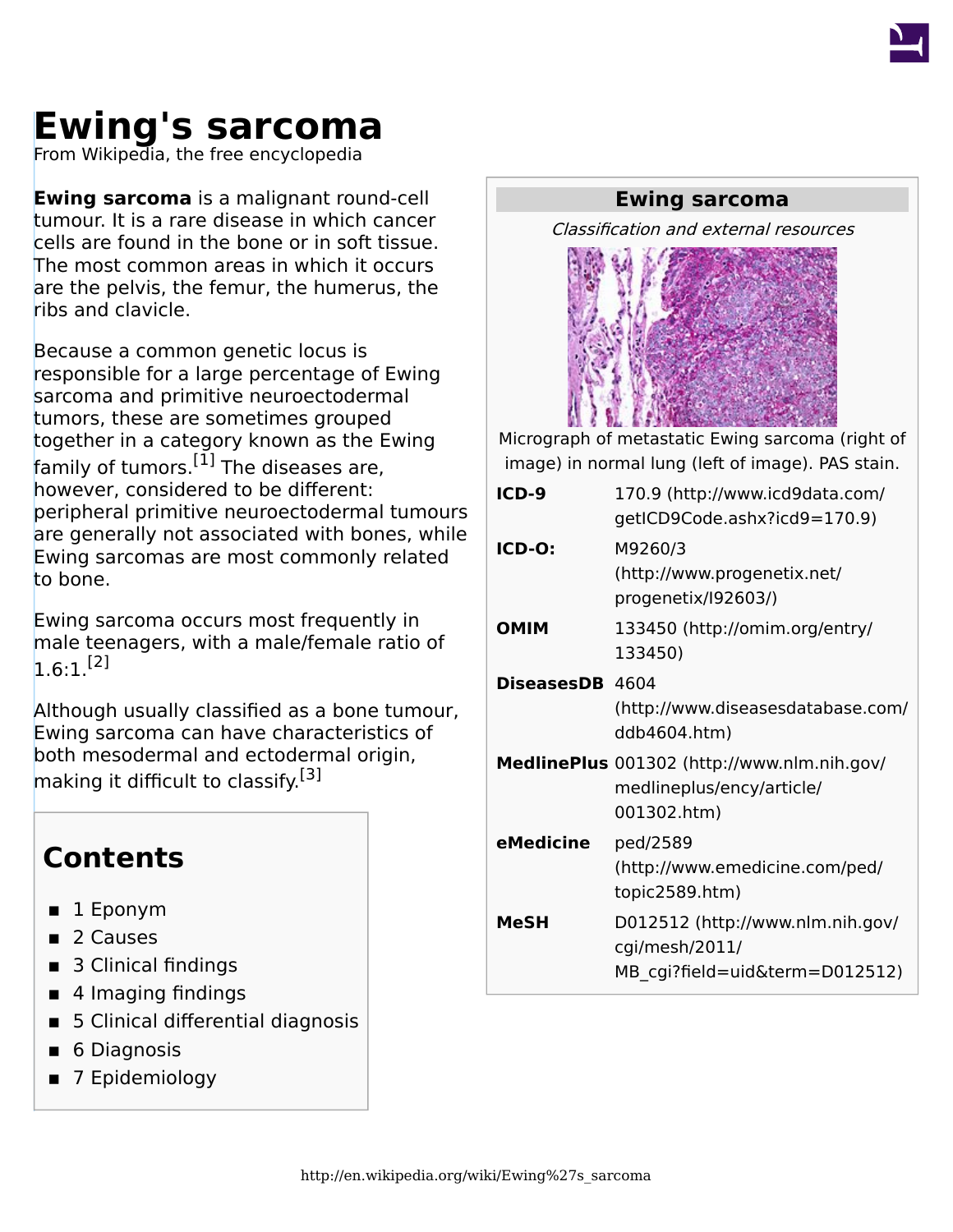- 8 [Treatment](#page-3-2)
	- $\blacksquare$  8.1 [Fertility preservation](#page-4-1)
- 9 [Prognosis](#page-4-2)
- 10 [References](#page-4-3)
- 11 [External links](#page-7-0)

## <span id="page-1-0"></span>**Eponym**

<span id="page-1-3"></span>[James Ewing](http://en.wikipedia.org/wiki/James_Ewing_(pathologist)) (1866–1943) first described the tumour, establishing that the disease was separate from [lymphoma](http://en.wikipedia.org/wiki/Lymphoma) and other types of cancer known at that time.<sup>[\[4\]](#page-5-2)[\[5\]](#page-5-3)</sup>

#### <span id="page-1-1"></span>**Causes**

Genetic exchange between chromosomes can cause cells to become cancerous. Ewing sarcoma is the result of a translocation between chromosomes 11 and 22, which fuses the [EWS gene](http://en.wikipedia.org/wiki/EWS_gene) of [chromosome 22](http://en.wikipedia.org/wiki/Chromosome_22) to the [FLI1](http://en.wikipedia.org/wiki/FLI1) gene of [chromosome 11.](http://en.wikipedia.org/wiki/Chromosome_11)

<span id="page-1-4"></span>EWS/FLI functions as the master regulator.<sup>[\[6\]](#page-5-4)</sup>

<span id="page-1-5"></span>Other translocations are at t(21;22)<sup>[\[7\]](#page-5-5)</sup> and t(7;22).<sup>[\[8\]](#page-5-6)</sup>

## <span id="page-1-2"></span>**Clinical findings**

Ewing sarcoma is more common in males and usually presents in childhood or early adulthood, with a peak between 10 and 20 years of age. It can occur anywhere in the body, but most commonly in the [pelvis](http://en.wikipedia.org/wiki/Pelvis) and proximal long tubular bones, especially around the growth plates. The [diaphyses](http://en.wikipedia.org/wiki/Diaphyses) of the [femur](http://en.wikipedia.org/wiki/Femur) are the most common sites, followed by the [tibia](http://en.wikipedia.org/wiki/Tibia) and the [humerus.](http://en.wikipedia.org/wiki/Humerus) Thirty percent are overtly [metastatic](http://en.wikipedia.org/wiki/Metastasis) at presentation. Patients usually experience extreme bone pain.

<span id="page-1-6"></span>It is positive for [CD99](http://en.wikipedia.org/wiki/CD99) and negative for [CD45.](http://en.wikipedia.org/wiki/CD45)<sup>[\[9\]](#page-5-7)</sup>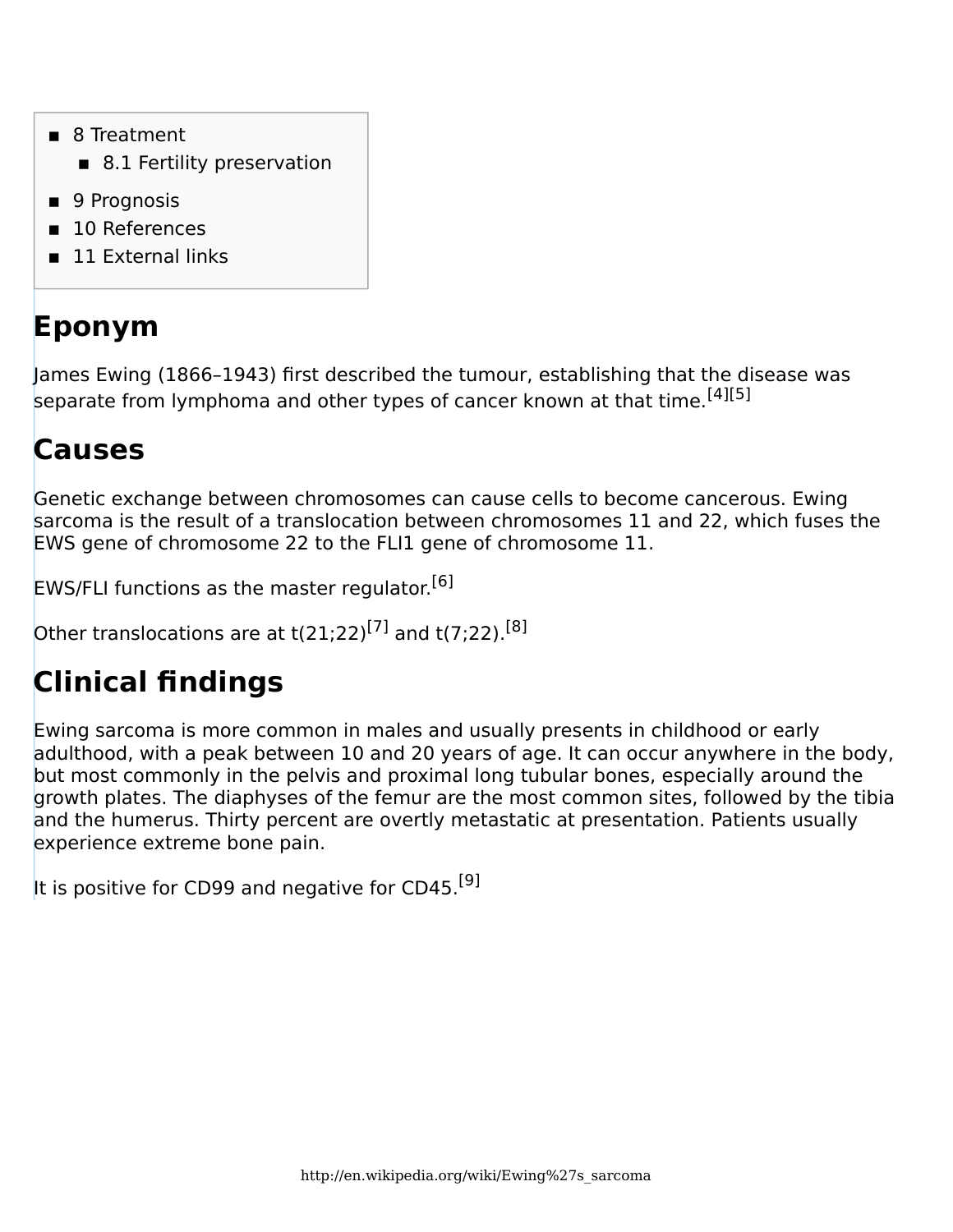## <span id="page-2-0"></span>**Imaging findings**

On conventional [radiographs,](http://en.wikipedia.org/wiki/Radiography) the most common osseous presentation is a permeative lytic lesion with [periosteal](http://en.wikipedia.org/wiki/Periosteum) reaction. The classic description of lamellated or "onion skin" type [periosteal](http://en.wikipedia.org/wiki/Periosteum) reaction is often associated with this lesion. Plain films add valuable information in the initial evaluation or screening. The wide zone of transition (e.g. permeative) is the most useful plain film characteristic in differentiation of benign versus aggressive or malignant lytic lesions.

[MRI](http://en.wikipedia.org/wiki/Magnetic_resonance_imaging) should be routinely used in the work-up of malignant tumours. MRI will show the full bony and soft tissue extent and relate the tumour to other nearby anatomic structures (e.g. vessels). [Gadolinium](http://en.wikipedia.org/wiki/Gadolinium) contrast is not necessary as it does not give additional information over noncontrast studies, though some current researchers argue that dynamic, contrast enhanced MRI may help determine the amount of necrosis within the tumour, thus help in determining response to treatment prior to surgery.

[CT](http://en.wikipedia.org/wiki/Computed_axial_tomography) can also be used to define the extraosseous extent of the tumour, especially in the skull, spine, ribs and pelvis. Both CT and MRI can be used to follow response to radiation and/or [chemotherapy.](http://en.wikipedia.org/wiki/Chemotherapy)

Bone [scintigraphy](http://en.wikipedia.org/wiki/Scintigraphy) can also be used to follow tumour response to therapy.

In the group of malignant small round cell tumours which include Ewing's sarcoma, bone lymphoma and small cell osteosarcoma, the cortex may appear almost normal radiographically, while there is permeative growth throughout the Haversian channels. These tumours may be accompanied by a large soft tissue mass while there is almost no visible bone destruction. The radiographs frequently do not shown any signs of cortical destruction.

## <span id="page-2-1"></span>**Clinical differential diagnosis**

X-Ray of a child with Ewing sarcoma of the [tibia](http://en.wikipedia.org/wiki/Tibia).



[Magnetic resonance imaging](http://en.wikipedia.org/wiki/Magnetic_resonance_imaging) slice showing Ewing's sarcoma of the left hip (white area shown right).

Other entities that may have a similar clinical presentation

include [osteomyelitis](http://en.wikipedia.org/wiki/Osteomyelitis), [osteosarcoma](http://en.wikipedia.org/wiki/Osteosarcoma) (especially telangiectatic osteosarcoma) and [eosinophilic](http://en.wikipedia.org/wiki/Eosinophilic_granuloma) [granuloma](http://en.wikipedia.org/wiki/Eosinophilic_granuloma). Soft tissue neoplasms such as [pleomorphic undifferentiated sarcoma](http://en.wikipedia.org/wiki/Pleomorphic_undifferentiated_sarcoma) (malignant fibrous histiocytoma) that erode into adjacent bone may also have a similar appearance.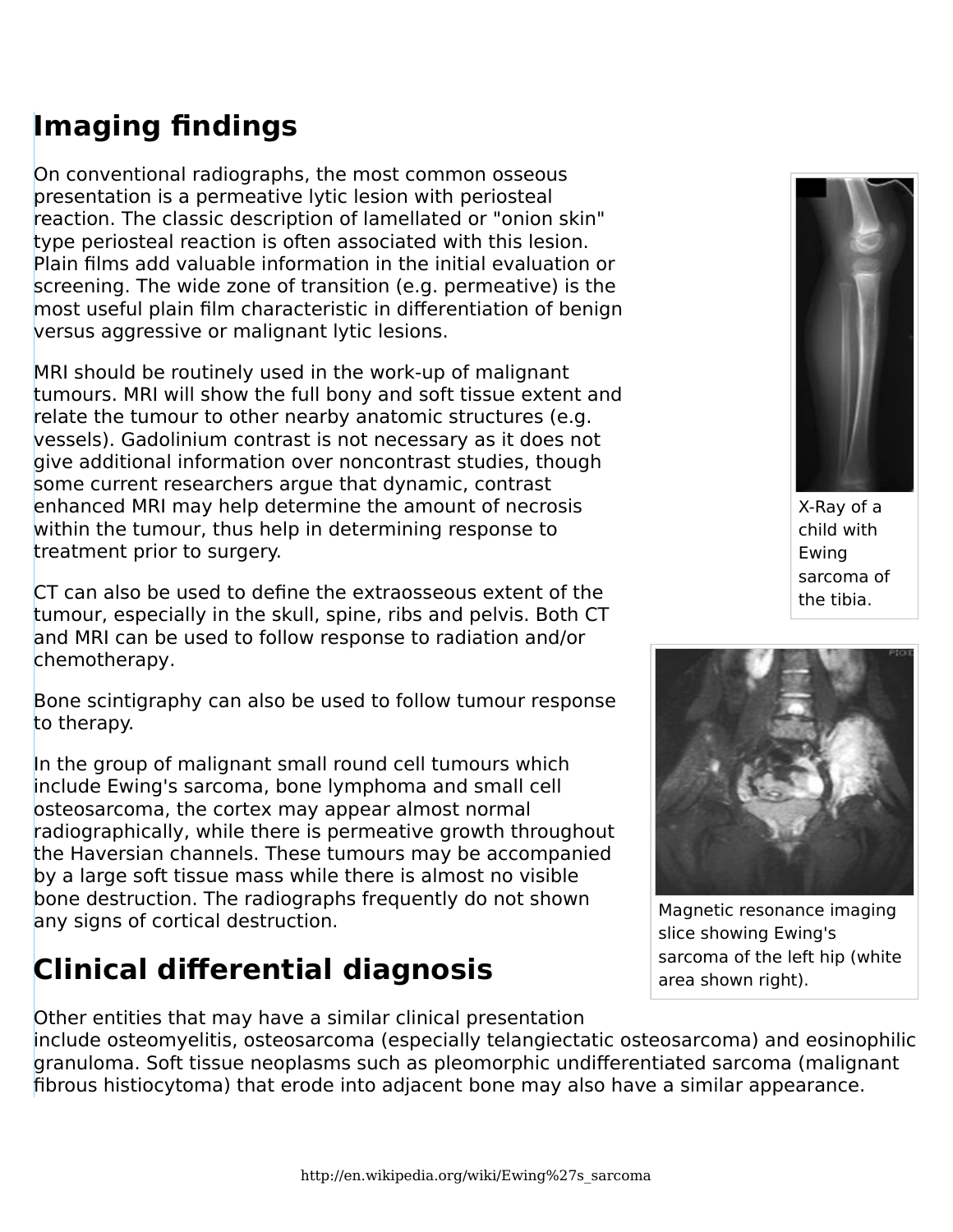## <span id="page-3-0"></span>**Diagnosis**

The definitive diagnosis is based on [histomorphologic](http://en.wikipedia.org/wiki/Histomorphologic) findings, [immunohistochemistry](http://en.wikipedia.org/wiki/Immunohistochemistry) and [molecular pathology](http://en.wikipedia.org/wiki/Molecular_pathology).

Ewing sarcoma is a [small round cell tumor](http://en.wikipedia.org/w/index.php?title=Small_round_cell_tumor&action=edit&redlink=1), that typically has a clear cytoplasm on [H&E staining](http://en.wikipedia.org/wiki/H&E_stain), due to [glycogen.](http://en.wikipedia.org/wiki/Glycogen) The presence of the glycogen can be demonstrated with positive [PAS staining](http://en.wikipedia.org/wiki/PAS_stain) and negative [PAS diastase](http://en.wikipedia.org/wiki/PAS_diastase) staining. The characteristic [immunostain](http://en.wikipedia.org/wiki/Immunostain) is [CD99](http://en.wikipedia.org/wiki/CD99) which diffusely marks the [cell membrane.](http://en.wikipedia.org/wiki/Cell_membrane) Morphologic and immunohistochemical findings are corroborated with an associated [chromosomal](http://en.wikipedia.org/wiki/Chromosomal_translocation) [translocation](http://en.wikipedia.org/wiki/Chromosomal_translocation), of which there are several. The most common translocation, present in approximately 90% of Ewing sarcoma cases, is  $t(11;22)(q24;q12)$ .[\[10\]](#page-5-8)[\[11\]](#page-5-9)



[Micrograph](http://en.wikipedia.org/wiki/Micrograph) of a metastatic Ewing sarcoma with the characteristic cytoplasmic clearing on H&E staining, which was showing to be PAS positive.

<span id="page-3-3"></span>The pathologic differential diagnosis is the grouping of [small](http://en.wikipedia.org/w/index.php?title=Small_round_cell_tumor&action=edit&redlink=1) [round cell tumors](http://en.wikipedia.org/w/index.php?title=Small_round_cell_tumor&action=edit&redlink=1), which includes [lymphoma,](http://en.wikipedia.org/wiki/Lymphoma) alveolar

[rhabdomyosarcoma](http://en.wikipedia.org/wiki/Rhabdomyosarcoma) and [desmoplastic small round cell tumor,](http://en.wikipedia.org/wiki/Desmoplastic_small_round_cell_tumor) among others.

## <span id="page-3-1"></span>**Epidemiology**

<span id="page-3-4"></span>The frequency in the United States depends on the patient's age, with a rate of 0.3 case per 1,000,000 children in those younger than 3 years of age to as high as 4.6 cases per 1,000,000 in adolescents aged 15–19 years. Internationally the annual incidence rate averages less than 2 cases per 1,000,000 children.<sup>[\[12\]](#page-6-0)</sup> In the United Kingdom an average of six children per year are diagnosed, mainly males in early stages of puberty. Due to the prevalence of diagnosis during teenage years, there may possibly be a link between the onset of puberty and the early stages of this disease, although no research is currently being conducted to confirm this hypothesis.

#### <span id="page-3-2"></span>**Treatment**

<span id="page-3-5"></span>Because almost all patients with apparently localized disease at diagnosis have occult metastatic disease, multidrug [chemotherapy](http://en.wikipedia.org/wiki/Chemotherapy) (often including [ifosfamide](http://en.wikipedia.org/wiki/Ifosfamide) and [etoposide](http://en.wikipedia.org/wiki/Etoposide))<sup>[\[13\]](#page-6-1)</sup> as well as local disease control with surgery and/or radiation is indicated in the treatment of all patients.[\[14\]](#page-6-2)

<span id="page-3-6"></span>Treatment often consists of neo-adjuvant [chemotherapy](http://en.wikipedia.org/wiki/Chemotherapy) generally followed by a [limb salvage](http://en.wikipedia.org/w/index.php?title=Limb_salvage&action=edit&redlink=1) or an [amputation](http://en.wikipedia.org/wiki/Amputation) and may also include [radiotherapy.](http://en.wikipedia.org/wiki/Radiotherapy) Complete excision at the time of biopsy may be performed if malignancy is confirmed at the time it is examined. Treatment lengths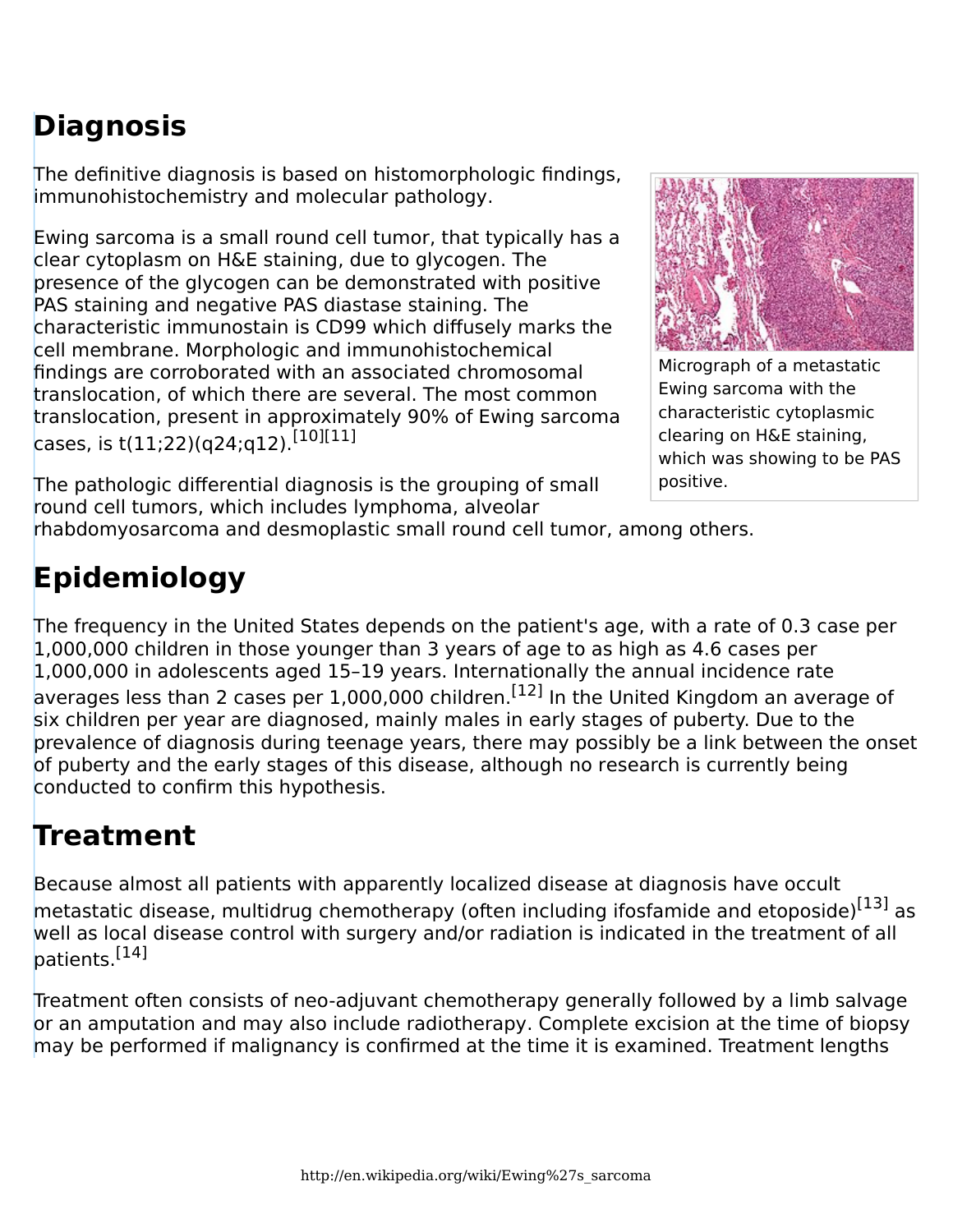vary depending on location and stage of the disease at diagnosis. Radical chemotherapy may be as short as 6 treatments at 3 week cycles, however most patients will undergo chemotherapy for 6–12 months and radiation therapy for 5–8 weeks.

<span id="page-4-4"></span>[Antisense oligodeoxynucleotides](http://en.wikipedia.org/wiki/Antisense_oligodeoxynucleotide) have been proposed as possible treatment by downregulating the expression of the oncogenic fusion protein associated with the development of Ewing sarcoma resulting from the EWS-ETS gene translocation.<sup>[\[15\]](#page-6-3)[\[16\]](#page-6-4)</sup> In addition, the synthetic retinoid derivative fenretinide (4-hydroxy(phenyl)retinamide) has been reported to induce high levels of cell death in Ewing sarcoma cell lines in vitro and to delay growth of Ewing sarcoma xenografts in vivo mouse models.<sup>[\[17\]](#page-6-5)[\[18\]](#page-6-6)</sup>

#### <span id="page-4-5"></span><span id="page-4-1"></span>**Fertility preservation**

<span id="page-4-6"></span>In women, chemotherapy may damage the [ovaries](http://en.wikipedia.org/wiki/Ovaries) and cause [infertility](http://en.wikipedia.org/wiki/Infertility). To avail for future pregnancies, the woman may preserve oocytes or ovarian tissue by [oocyte cryopreservation](http://en.wikipedia.org/wiki/Oocyte_cryopreservation) or [ovarian tissue cryopreservation](http://en.wikipedia.org/wiki/Ovarian_tissue_cryopreservation) prior to starting chemotherapy. However, the latter may reseeding the cancer upon reinsertion of the ovarian tissue.<sup>[\[19\]](#page-6-7)</sup> If it is performed, the ovarian tissue should be examined for traces of malignancy at both the pathological and molecular levels prior to the grafting of the cryopreserved tissue.<sup>[\[19\]](#page-6-7)</sup>

### <span id="page-4-7"></span><span id="page-4-2"></span>**Prognosis**

<span id="page-4-8"></span>Staging attempts to distinguish patients with localized from those with metastatic disease.<sup>[\[20\]](#page-7-1)</sup> Most commonly, [metastases](http://en.wikipedia.org/wiki/Metastasis) occur in the chest, bone and/or bone marrow. Less common sites include the [central nervous system](http://en.wikipedia.org/wiki/Central_nervous_system) and [lymph nodes](http://en.wikipedia.org/wiki/Lymph_node).

<span id="page-4-10"></span><span id="page-4-9"></span>Five-year survival for localized disease is 70% to 80% when treated with [chemotherapy.](http://en.wikipedia.org/wiki/Chemotherapy)<sup>[\[21\]](#page-7-2)</sup> Long term survival for metastatic disease can be less than 10% but some sources state it is  $25-30%$ <sup>[\[22\]](#page-7-3)</sup>

#### <span id="page-4-3"></span>**References**

20. Bone Tumors - Differential diagnosis [\(http://www.radiologyassistant.nl/en/494e15cbf0d8d\)](http://www.radiologyassistant.nl/en/494e15cbf0d8d) . Henk Jan van der Woude and Robin Smithuis.Radiology department of the Onze Lieve Vrouwe Gasthuis, Amsterdam and the Rijnland hospital,Leiderdorp,the Netherlands.

<span id="page-4-0"></span>1. **[^](#page-0-0)** Iwamoto Y (February 2007). ["Diagnosis and treatment of Ewing sarcoma"](http://jjco.oxfordjournals.org/cgi/pmidlookup?view=long&pmid=17272319) [\(http://jjco.oxfordjournals.org/cgi/pmidlookup?view=long&pmid=17272319\)](http://jjco.oxfordjournals.org/cgi/pmidlookup?view=long&pmid=17272319) . *Jpn. J. Clin. Oncol.* **37** (2): 79–89. [doi:](http://en.wikipedia.org/wiki/Digital_object_identifier)10.1093/jjco/hyl142 [\(http://dx.doi.org/10.1093%2Fjjco%2Fhyl142\)](http://dx.doi.org/10.1093%2Fjjco%2Fhyl142) . [PMID](http://en.wikipedia.org/wiki/PubMed_Identifier) 17272319 [\(http://www.ncbi.nlm.nih.gov/pubmed/17272319\)](http://www.ncbi.nlm.nih.gov/pubmed/17272319) . [http://jjco.oxfordjournals.org/](http://jjco.oxfordjournals.org/cgi/pmidlookup?view=long&pmid=17272319) [cgi/pmidlookup?view=long&pmid=17272319.](http://jjco.oxfordjournals.org/cgi/pmidlookup?view=long&pmid=17272319)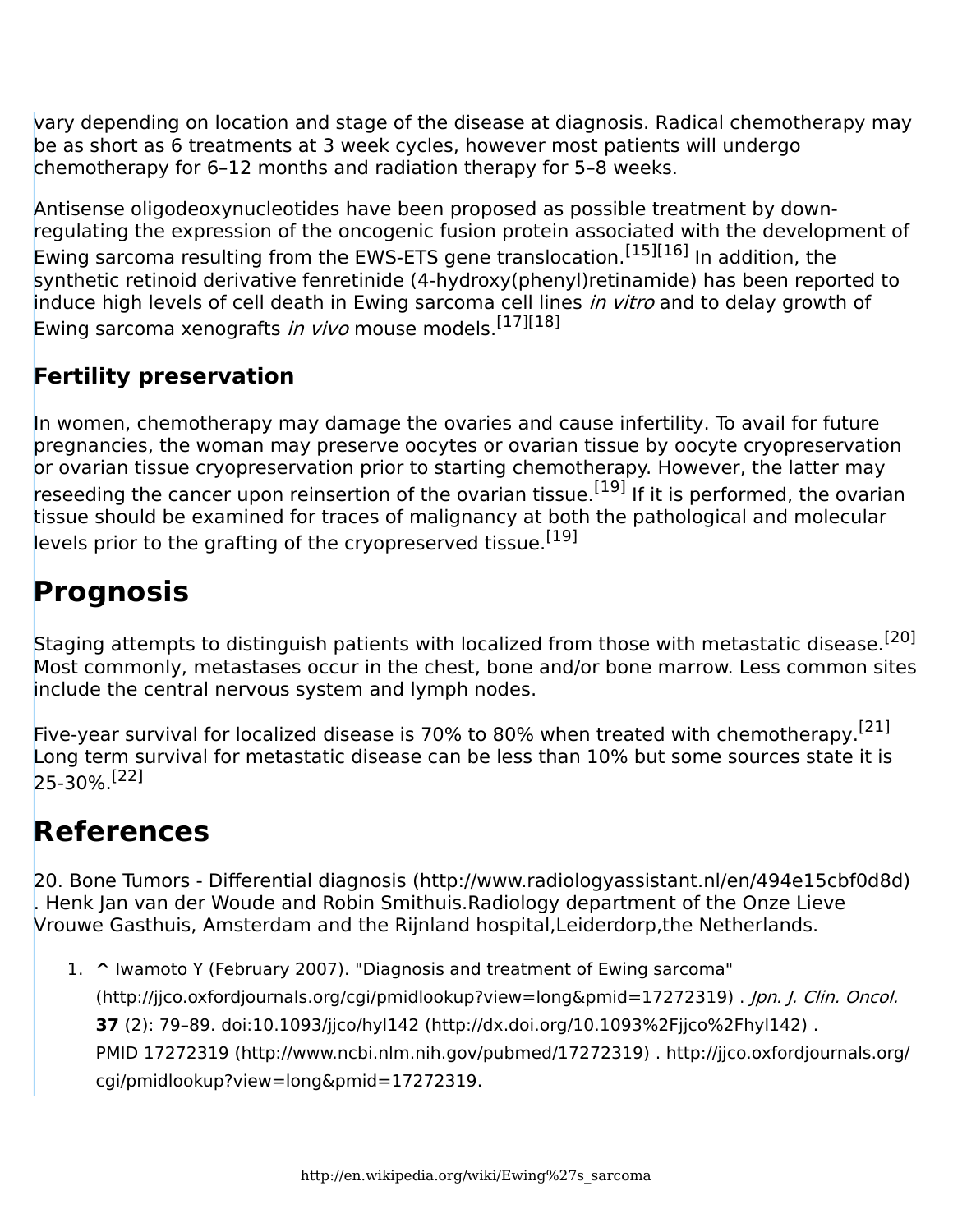- <span id="page-5-0"></span>2. **[^](#page-0-1)** Burt M, Karpeh M, Ukoha O, et al. (January 1993). ["Medical tumours of the chest wall. Solitary](http://jtcs.ctsnetjournals.org/cgi/content/abstract/105/1/89) plasmacytoma and Ewing sarcoma" [\(http://jtcs.ctsnetjournals.org/cgi/content/abstract/105/1/89\)](http://jtcs.ctsnetjournals.org/cgi/content/abstract/105/1/89) . J. Thorac. Cardiovasc. Surg. **105** (1): 89–96. [PMID](http://en.wikipedia.org/wiki/PubMed_Identifier) 8419714 [\(http://www.ncbi.nlm.nih.gov/](http://www.ncbi.nlm.nih.gov/pubmed/8419714) [pubmed/8419714\)](http://www.ncbi.nlm.nih.gov/pubmed/8419714) . [http://jtcs.ctsnetjournals.org/cgi/content/abstract/105/1/89.](http://jtcs.ctsnetjournals.org/cgi/content/abstract/105/1/89)
- <span id="page-5-1"></span>3. **[^](#page-0-2)** Longtin R (November 2003). ["Ewing sarcoma: a miracle drug waiting to happen?"](http://jnci.oxfordjournals.org/cgi/pmidlookup?view=long&pmid=14600088) [\(http://jnci.oxfordjournals.org/cgi/pmidlookup?view=long&pmid=14600088\)](http://jnci.oxfordjournals.org/cgi/pmidlookup?view=long&pmid=14600088) . J. Natl. Cancer Inst. **95** (21): 1574–6. [PMID](http://en.wikipedia.org/wiki/PubMed_Identifier) 14600088 [\(http://www.ncbi.nlm.nih.gov/pubmed/14600088\)](http://www.ncbi.nlm.nih.gov/pubmed/14600088) . [http://jnci.oxfordjournals.org/cgi/pmidlookup?view=long&pmid=14600088.](http://jnci.oxfordjournals.org/cgi/pmidlookup?view=long&pmid=14600088)
- <span id="page-5-2"></span>4. **[^](#page-1-3)** synd/2367 [\(http://www.whonamedit.com/synd.cfm/2367.html\)](http://www.whonamedit.com/synd.cfm/2367.html) at [Who Named It?](http://en.wikipedia.org/wiki/Who_Named_It%3F)
- <span id="page-5-3"></span>5. **[^](#page-1-3)** Ewing, J. (1921). "Diffuse endothelioma of bone". Proceedings of the New York Pathological Society **21**: 17–24.
- <span id="page-5-4"></span>6. **[^](#page-1-4)** Owen LA, Kowalewski AA, Lessnick SL (2008). Wu, Xiaolin. ed. ["EWS/FLI mediates](http://www.plosone.org/article/info:doi/10.1371/journal.pone.0001965) [transcriptional repression via NKX2.2 during oncogenic transformation in Ewing sarcoma"](http://www.plosone.org/article/info:doi/10.1371/journal.pone.0001965) [\(http://www.plosone.org/article/info:doi/10.1371/journal.pone.0001965\)](http://www.plosone.org/article/info:doi/10.1371/journal.pone.0001965) . PLoS ONE **3** (4): e1965. [doi](http://en.wikipedia.org/wiki/Digital_object_identifier):10.1371/journal.pone.0001965 [\(http://dx.doi.org/10.1371%2Fjournal.pone.0001965\)](http://dx.doi.org/10.1371%2Fjournal.pone.0001965) . [PMC](http://en.wikipedia.org/wiki/PubMed_Central) 2291578 [\(http://www.pubmedcentral.gov/](http://www.pubmedcentral.gov/articlerender.fcgi?tool=pmcentrez&artid=2291578) [articlerender.fcgi?tool=pmcentrez&artid=2291578\)](http://www.pubmedcentral.gov/articlerender.fcgi?tool=pmcentrez&artid=2291578) . [PMID](http://en.wikipedia.org/wiki/PubMed_Identifier) [18414662](http://www.ncbi.nlm.nih.gov/pubmed/18414662) [\(http://www.ncbi.nlm.nih.gov/pubmed/18414662\)](http://www.ncbi.nlm.nih.gov/pubmed/18414662) . [http://www.plosone.org/article/info:doi/](http://www.plosone.org/article/info:doi/10.1371/journal.pone.0001965) [10.1371/journal.pone.0001965.](http://www.plosone.org/article/info:doi/10.1371/journal.pone.0001965)
- <span id="page-5-5"></span>7. **[^](#page-1-5)** Sorensen PH, Lessnick SL, Lopez-Terrada D, Liu XF, Triche TJ, Denny CT (February 1994). "A second Ewing's sarcoma translocation, t(21;22), fuses the EWS gene to another ETS-family transcription factor, ERG". Nat. Genet. **6** (2): 146–51. [doi:](http://en.wikipedia.org/wiki/Digital_object_identifier)[10.1038/ng0294-146](http://dx.doi.org/10.1038%2Fng0294-146) (http://dx.doi.org/ [10.1038%2Fng0294-146\)](http://dx.doi.org/10.1038%2Fng0294-146) . [PMID](http://en.wikipedia.org/wiki/PubMed_Identifier) 8162068 [\(http://www.ncbi.nlm.nih.gov/pubmed/8162068\)](http://www.ncbi.nlm.nih.gov/pubmed/8162068) .
- <span id="page-5-6"></span>8. **[^](#page-1-5)** Jeon IS, Davis JN, Braun BS, et al. (March 1995). "A variant Ewing's sarcoma translocation (7;22) fuses the EWS gene to the ETS gene ETV1". Oncogene **10** (6): 1229–34. [PMID](http://en.wikipedia.org/wiki/PubMed_Identifier) [7700648](http://www.ncbi.nlm.nih.gov/pubmed/7700648) [\(http://www.ncbi.nlm.nih.gov/pubmed/7700648\)](http://www.ncbi.nlm.nih.gov/pubmed/7700648) .
- <span id="page-5-7"></span>9. **[^](#page-1-6)** Bernstein M, Kovar H, Paulussen M, et al. (May 2006). ["Ewing sarcoma family of tumours:](http://theoncologist.alphamedpress.org/cgi/pmidlookup?view=long&pmid=16720851) current management" [\(http://theoncologist.alphamedpress.org/cgi/](http://theoncologist.alphamedpress.org/cgi/pmidlookup?view=long&pmid=16720851) [pmidlookup?view=long&pmid=16720851\)](http://theoncologist.alphamedpress.org/cgi/pmidlookup?view=long&pmid=16720851) . Oncologist **11** (5): 503–19. [doi](http://en.wikipedia.org/wiki/Digital_object_identifier)[:10.1634/](http://dx.doi.org/10.1634%2Ftheoncologist.11-5-503) theoncologist.11-5-503 [\(http://dx.doi.org/10.1634%2Ftheoncologist.11-5-503\)](http://dx.doi.org/10.1634%2Ftheoncologist.11-5-503) . [PMID](http://en.wikipedia.org/wiki/PubMed_Identifier) [16720851](http://www.ncbi.nlm.nih.gov/pubmed/16720851) [\(http://www.ncbi.nlm.nih.gov/pubmed/16720851\)](http://www.ncbi.nlm.nih.gov/pubmed/16720851) . [http://theoncologist.alphamedpress.org/cgi/](http://theoncologist.alphamedpress.org/cgi/pmidlookup?view=long&pmid=16720851) [pmidlookup?view=long&pmid=16720851](http://theoncologist.alphamedpress.org/cgi/pmidlookup?view=long&pmid=16720851).
- <span id="page-5-8"></span>10. **[^](#page-3-3)** URL: <http://atlasgeneticsoncology.org/Tumors/Ewing5010.html>. Accessed on: 23 February 2010.
- <span id="page-5-9"></span>11. **[^](#page-3-3)** Turc-Carel C, Aurias A, Mugneret F, et al. (June 1988). "Chromosomes in Ewing's sarcoma. I. An evaluation of 85 cases of remarkable consistency of t(11;22)(q24;q12)". Cancer Genet.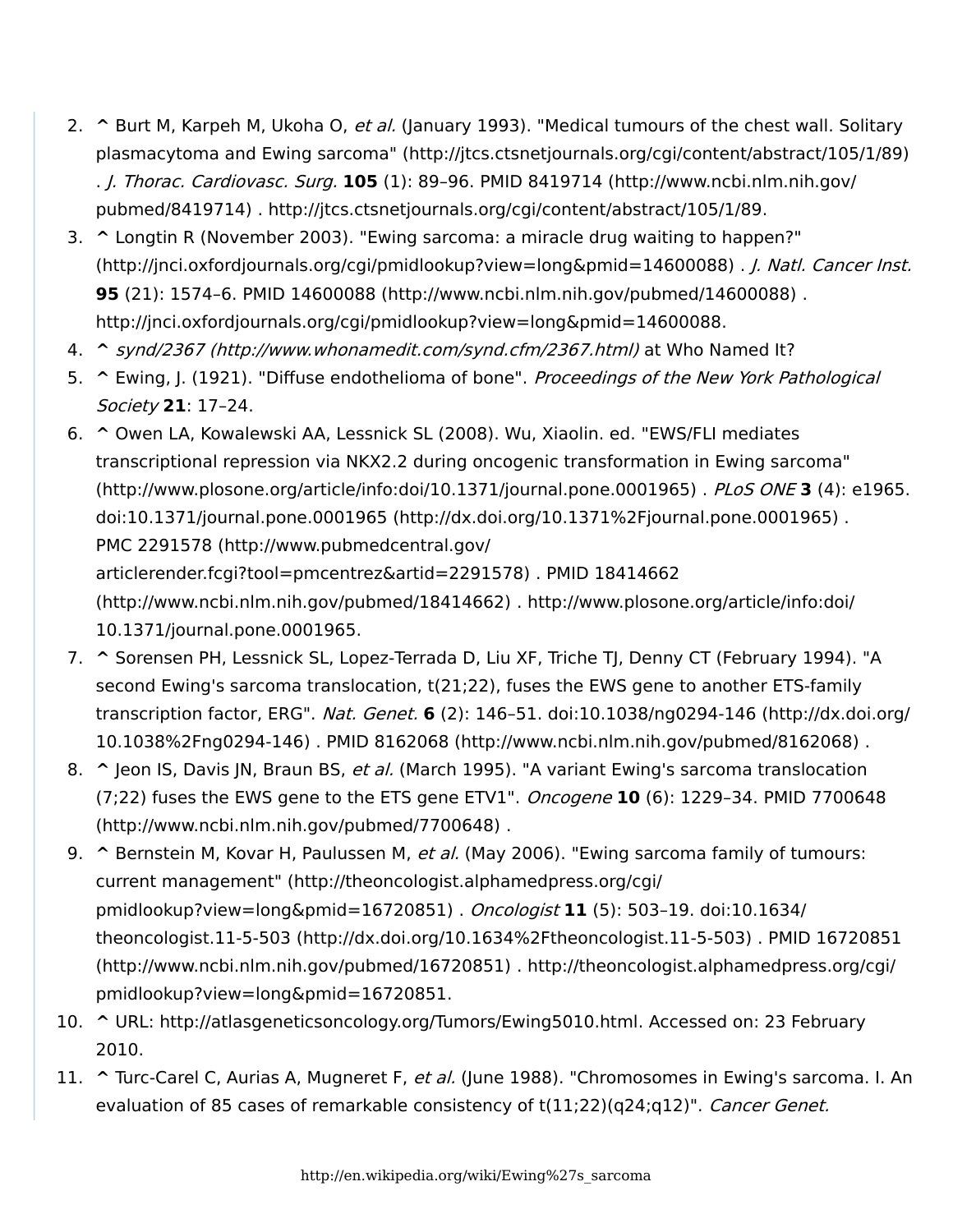Cytogenet. **32** (2): 229–38. [doi](http://en.wikipedia.org/wiki/Digital_object_identifier)[:10.1016/0165-4608\(88\)90285-3](http://dx.doi.org/10.1016%2F0165-4608%2888%2990285-3) (http://dx.doi.org/ [10.1016%2F0165-4608%2888%2990285-3\)](http://dx.doi.org/10.1016%2F0165-4608%2888%2990285-3) . [PMID](http://en.wikipedia.org/wiki/PubMed_Identifier) 3163261 [\(http://www.ncbi.nlm.nih.gov/](http://www.ncbi.nlm.nih.gov/pubmed/3163261) [pubmed/3163261\)](http://www.ncbi.nlm.nih.gov/pubmed/3163261) .

- <span id="page-6-0"></span>12. **[^](#page-3-4)** Ewing Sarcoma Imaging [\(http://www.emedicine.com/radio/topic275.htm#\)](http://www.emedicine.com/radio/topic275.htm) at [eMedicine](http://en.wikipedia.org/wiki/EMedicine)
- <span id="page-6-1"></span>13. **[^](#page-3-5)** Lahl M, Fisher VL, Laschinger K (February 2008). ["Ewing sarcoma family of tumours: an](http://ons.metapress.com/openurl.asp?genre=article&doi=10.1188/08.CJON.89-97) [overview from diagnosis to survivorship"](http://ons.metapress.com/openurl.asp?genre=article&doi=10.1188/08.CJON.89-97) (http://ons.metapress.com/ [openurl.asp?genre=article&doi=10.1188/08.CJON.89-97\)](http://ons.metapress.com/openurl.asp?genre=article&doi=10.1188/08.CJON.89-97) . Clin J Oncol Nurs **12** (1): 89–97. [doi](http://en.wikipedia.org/wiki/Digital_object_identifier):10.1188/08.CJON.89-97 [\(http://dx.doi.org/10.1188%2F08.CJON.89-97\)](http://dx.doi.org/10.1188%2F08.CJON.89-97) . [PMID](http://en.wikipedia.org/wiki/PubMed_Identifier) [18258578](http://www.ncbi.nlm.nih.gov/pubmed/18258578) [\(http://www.ncbi.nlm.nih.gov/pubmed/18258578\)](http://www.ncbi.nlm.nih.gov/pubmed/18258578) . [http://ons.metapress.com/](http://ons.metapress.com/openurl.asp?genre=article&doi=10.1188/08.CJON.89-97) [openurl.asp?genre=article&doi=10.1188/08.CJON.89-97.](http://ons.metapress.com/openurl.asp?genre=article&doi=10.1188/08.CJON.89-97)
- <span id="page-6-2"></span>14. **[^](#page-3-6)** Randall, RL (2005). ["Ewing's Sarcoma Family of Tumours \(ESFT\)"](http://sarcomahelp.org/learning_center/ewings_sarcoma.html) (http://sarcomahelp.org/ learning center/ewings sarcoma.html) . ESUN. http://sarcomahelp.org/learning center/ [ewings\\_sarcoma.html.](http://sarcomahelp.org/learning_center/ewings_sarcoma.html) Retrieved 2009-04-15.
- <span id="page-6-3"></span>15. **[^](#page-4-4)** Asami S, Chin M, Shichino H, et al. (March 2008). ["Treatment of Ewing sarcoma using an](http://joi.jlc.jst.go.jp/JST.JSTAGE/bpb/31.391?from=PubMed) [antisense oligodeoxynucleotide to regulate the cell cycle"](http://joi.jlc.jst.go.jp/JST.JSTAGE/bpb/31.391?from=PubMed) (http://joi.jlc.jst.go.jp/JST.JSTAGE/bpb/ [31.391?from=PubMed\)](http://joi.jlc.jst.go.jp/JST.JSTAGE/bpb/31.391?from=PubMed) (– Scholar search [\(http://scholar.google.co.uk/](http://scholar.google.co.uk/scholar?hl=en&lr=&q=intitle%3ATreatment+of+Ewing%27s+sarcoma+using+an+antisense+oligodeoxynucleotide+to+regulate+the+cell+cycle&as_publication=Biol.+Pharm.+Bull.&as_ylo=2008&as_yhi=2008&btnG=Search) scholar?hl=en&lr=&q=intitle%3ATreatment+of+Ewing%27s+sarcoma+using+an+antisense+oligodeoxynucleotide+to+re

). Biol. Pharm. Bull. **31** (3): 391–4. [doi](http://en.wikipedia.org/wiki/Digital_object_identifier):[10.1248/bpb.31.391](http://dx.doi.org/10.1248%2Fbpb.31.391) (http://dx.doi.org/ [10.1248%2Fbpb.31.391\)](http://dx.doi.org/10.1248%2Fbpb.31.391) . [PMID](http://en.wikipedia.org/wiki/PubMed_Identifier) 18310898 [\(http://www.ncbi.nlm.nih.gov/pubmed/18310898\)](http://www.ncbi.nlm.nih.gov/pubmed/18310898) . [http://joi.jlc.jst.go.jp/JST.JSTAGE/bpb/31.391?from=PubMed.](http://joi.jlc.jst.go.jp/JST.JSTAGE/bpb/31.391?from=PubMed)

- <span id="page-6-4"></span>16. **[^](#page-4-4)** Mateo-Lozano S, Gokhale PC, Soldatenkov VA, Dritschilo A, Tirado OM, Notario V (November 2006). ["Combined transcriptional and translational targeting of EWS/FLI-1 in Ewing sarcoma"](http://clincancerres.aacrjournals.org/cgi/pmidlookup?view=long&pmid=17121899) [\(http://clincancerres.aacrjournals.org/cgi/pmidlookup?view=long&pmid=17121899\)](http://clincancerres.aacrjournals.org/cgi/pmidlookup?view=long&pmid=17121899) . Clin. Cancer Res. **12** (22): 6781–90. [doi](http://en.wikipedia.org/wiki/Digital_object_identifier)[:10.1158/1078-0432.CCR-06-0609](http://dx.doi.org/10.1158%2F1078-0432.CCR-06-0609) (http://dx.doi.org/ [10.1158%2F1078-0432.CCR-06-0609\)](http://dx.doi.org/10.1158%2F1078-0432.CCR-06-0609) . [PMID](http://en.wikipedia.org/wiki/PubMed_Identifier) 17121899 [\(http://www.ncbi.nlm.nih.gov/pubmed/](http://www.ncbi.nlm.nih.gov/pubmed/17121899) [17121899\)](http://www.ncbi.nlm.nih.gov/pubmed/17121899) . <http://clincancerres.aacrjournals.org/cgi/pmidlookup?view=long&pmid=17121899>.
- <span id="page-6-5"></span>17. **[^](#page-4-5)** Myatt SS, Redfern CP, Burchill SA (April 2005). "p38MAPK-Dependent sensitivity of Ewing's sarcoma family of tumors to fenretinide-induced cell death". Clin. Cancer Res. 11 (8): 3136-48. [doi](http://en.wikipedia.org/wiki/Digital_object_identifier):10.1158/1078-0432.CCR-04-2050 [\(http://dx.doi.org/10.1158%2F1078-0432.CCR-04-2050\)](http://dx.doi.org/10.1158%2F1078-0432.CCR-04-2050) . [PMID](http://en.wikipedia.org/wiki/PubMed_Identifier) 15837770 [\(http://www.ncbi.nlm.nih.gov/pubmed/15837770\)](http://www.ncbi.nlm.nih.gov/pubmed/15837770) .
- <span id="page-6-6"></span>18. **[^](#page-4-5)** Myatt SS, Burchill SA (February 2008). "The sensitivity of the Ewing's sarcoma family of tumours to fenretinide-induced cell death is increased by EWS-Fli1-dependent modulation of p38(MAPK) activity". Oncogene **27** (7): 985–96. [doi](http://en.wikipedia.org/wiki/Digital_object_identifier):[10.1038/sj.onc.1210705](http://dx.doi.org/10.1038%2Fsj.onc.1210705) (http://dx.doi.org/ [10.1038%2Fsj.onc.1210705\)](http://dx.doi.org/10.1038%2Fsj.onc.1210705) . [PMID](http://en.wikipedia.org/wiki/PubMed_Identifier) 17700534 [\(http://www.ncbi.nlm.nih.gov/pubmed/17700534\)](http://www.ncbi.nlm.nih.gov/pubmed/17700534) .
- <span id="page-6-7"></span>19.  $\sim$  **[a](#page-4-6) [b](#page-4-7)** Abir R, Feinmesser M, Yaniv I, et al. (May 2010). "Occasional involvement of the ovary in Ewing sarcoma". Hum Reprod **25** (7): 1708–12. [doi:](http://en.wikipedia.org/wiki/Digital_object_identifier)[10.1093/humrep/deq121](http://dx.doi.org/10.1093%2Fhumrep%2Fdeq121) (http://dx.doi.org/